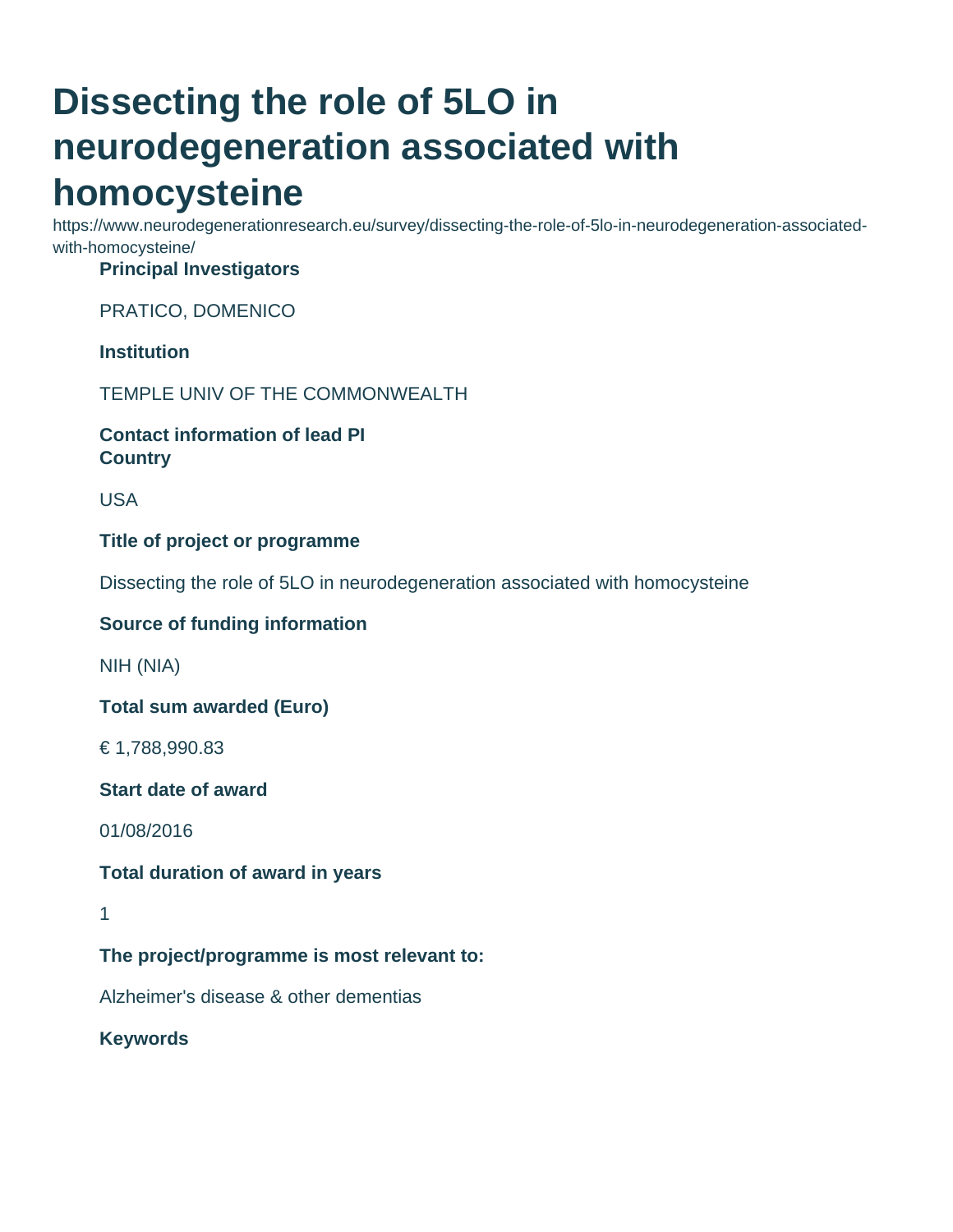Acquired Cognitive Impairment... Aging... Alzheimer's Disease... Alzheimer's Disease including Alzheimer's Disease Related Dementias (AD/ADRD)... Brain Disorders... Dementia... Genetics... Neurodegenerative... Neurosciences... Prevention

#### **Research Abstract**

? DESCRIPTION (provided by applicant): Alzheimer's disease (AD) is the most common chronic neurodegenerative disorder associated with dementia in the elderly, affecting approximately 6-8% all person aged >65 years. Although an effective treatment for the disease is unavailable, intervention to control risk factors implicated in the disease onset can still redue the number of cases and the associated enormous economic cost. This fact has stimulated a large effort to identify those factors and to develop treatments to reduce and/or prevent them. Abnormal elevation of homocysteine (Hcy) levels is considered a risk factor that significantly increases the probability to develop AD. However, the mechanism(s) involved in this biologic effect remain to be fully investigated. Our preliminary data demonstrate that Hcy specifically upregulates 5Lipoxygenase (5LO), a protein widely expressed in the brain where it modulates A? formation and tau metabolism, and that 5LO is required for the changes in the AD-like phenotype secondary to Hcy. Taken together, these findings provide the rationale and biologic basis of our working hypothesis: Hcy activates the 5LO pathway, which then results in an abnormal formation of A? peptides, an excessive tau phosphorylation and cognitive deficits. We will test this hypothesis by studying the essential role of 5LO in the development of the A? and tau neuropathologies, and behavior deficits in transgenic mouse models of AD during a chronic condition of elevated Hcy. We will next investigate the mechanisms whereby Hcy via the 5LO modulates A?/APP processing and tau metabolism in neuronal cells. Finally, we will ascertain these mechanisms in vivo by using a pharmacologic and a genetic approach. Our studies are novel and significant because they will establish a biological link between Hcy and 5LO in the context of the AD pathogenesis. They also will provide new mechanistic knowledge into the neurobiology of Hcy, and useful clues for new therapeutic approaches in individuals carrying this risk factor for developing the disease.

## **Lay Summary**

PUBLIC HEALTH RELEVANCE: Alzheimer's disease (AD) is characterized by a progressive and irreversible impairment of memory. Currently in the USA there are more than 5 million individuals with this disease for which we still do not have a cure. Numerous studies have indicated that people with high levels in the blood of an aminoacid called homocysteine are at higher risk to develop AD. However, how this aminoacid increases the risk is not known. Recently, we have discovered that when the amount of homocysteine is elevated in the brain a protein called 5-Lipoxygenase becomes more active. As a result of this activation, different new compounds are produced and they stimulate the formation of abnormal amount of amyloid beta and altered tau protein, which will form the amyloid plaques and tangles, the two major brain lesions responsible for the clinical manifestation and symptoms of AD. This observation suggests that the 5-Lipoxgenase is involved and may be required in the homocysteinedependent development of AD. Our proposed studies by testing this hypothesis will provide us with important information for future clinical trials targeting individuals with this risk factor fr preventing or delaying AD.

## **Further information available at:**

#### **Types:**